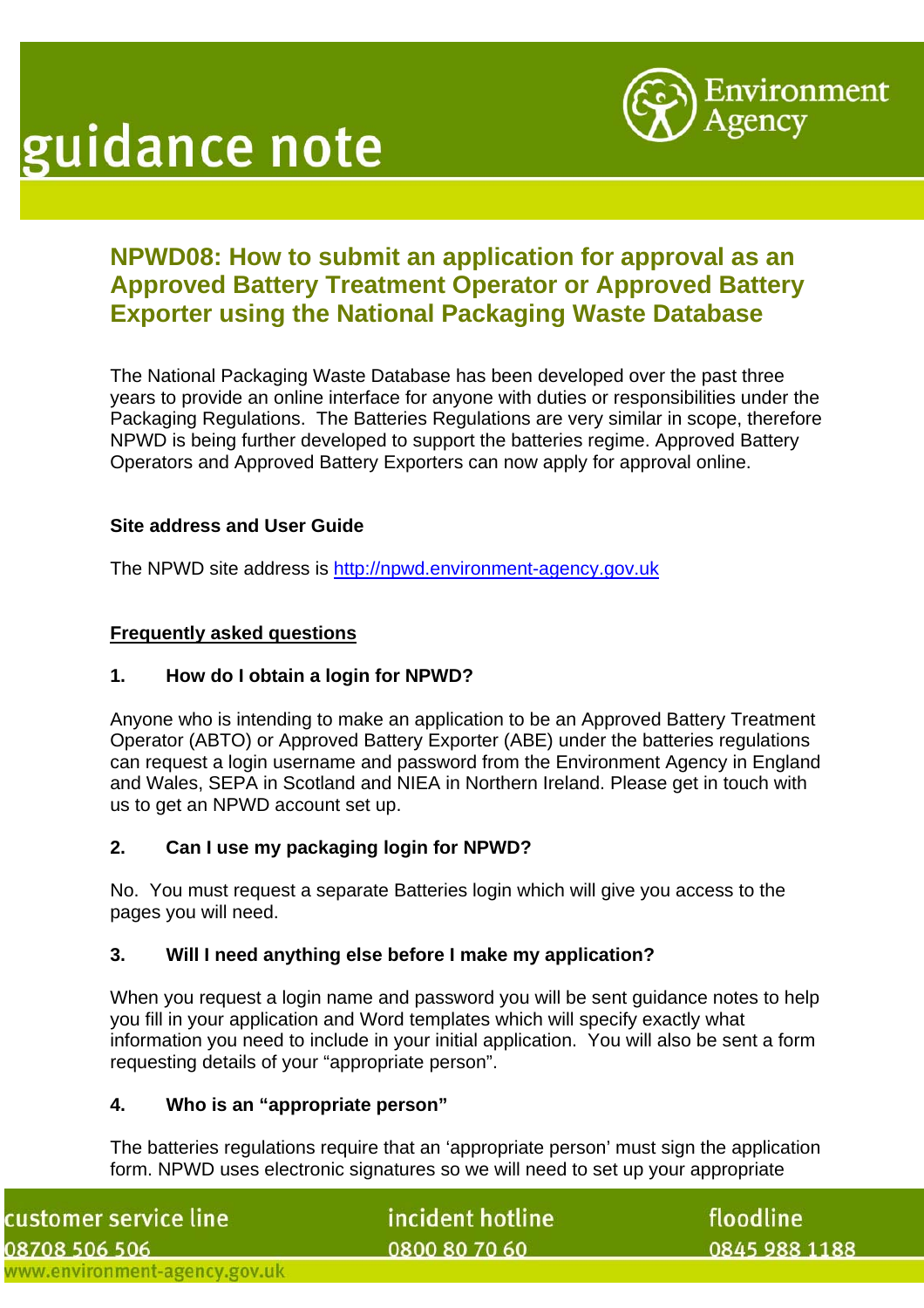person to be the electronic signatory. This is normally a company director or company secretary. You will need to complete and return the electronic signatory form before you can submit your application.

## **5. How do I make an application?**

When you have been given a login name and password you will be able to access your NPWD batteries homepage and complete the online application form. You can complete part of your application and save it to complete at a later time. Once you have checked and submitted the online form the agencies will carry out a check on your submission. We cannot accept your application until we have received your application fee. The fee will be dependent on the number of sites being applied for, and the tonnage of Batteries treated, accepted, or exported during the compliance year.

#### **6. How do I pay my fee?**

NPWD cannot accept online payment of fees so you must pay your application fee by cheque, CHAPS or BACS. We can also arrange for you to pay by credit card over the telephone (not available in Northern Ireland). Only when we have received your online application and the fee will we be able to process the application.

## **7. What do I do to submit my Battery recycling efficiencies/process details and additional documents?**

You can upload documents as part of your online application. There is a section to upload specific documents, such as your Recycling processes and there is a section where you can upload any additional information. You can only upload files with extensions PDF, DOC, DOCX, XLS, CSV, PNG, TIF, TIFF, JPG, JPEG, GIF AND GIFF. The maximum supported file size is 20MB per file. If you have a file larger than 20MB you will need to save it into smaller sections and upload them separately.

# **8. What happens next?**

Once we have received your application we will check that it contains all the information we need to start our determination and decide whether you will be approved or not. You may apply for approval as an ABTO or ABE at any time and the approval is for one year only. It will last until the end of the year to which the application relates. If your application is complete we will accept it and it will be further processed to determine whether or not to grant your approval as a ABTO or ABE. Part of this process may include further clarification and submission of extra information that we require.

You will apply to the relevant environment agency in respect of sites in that agency's area of responsibility. For example, an applicant will make one application to SEPA in respect of all sites in Scotland, and you will need to specify the sites covered by the application. If you operate within more than one part of the UK, you will need to make more than 1 application. You should apply to the Environment Agency in respect of

| customer service line         |  |
|-------------------------------|--|
| 08708 506 506                 |  |
| www.environment-agency.gov.uk |  |

incident hotline 0800 80 70 60

floodline 0845 988 1188